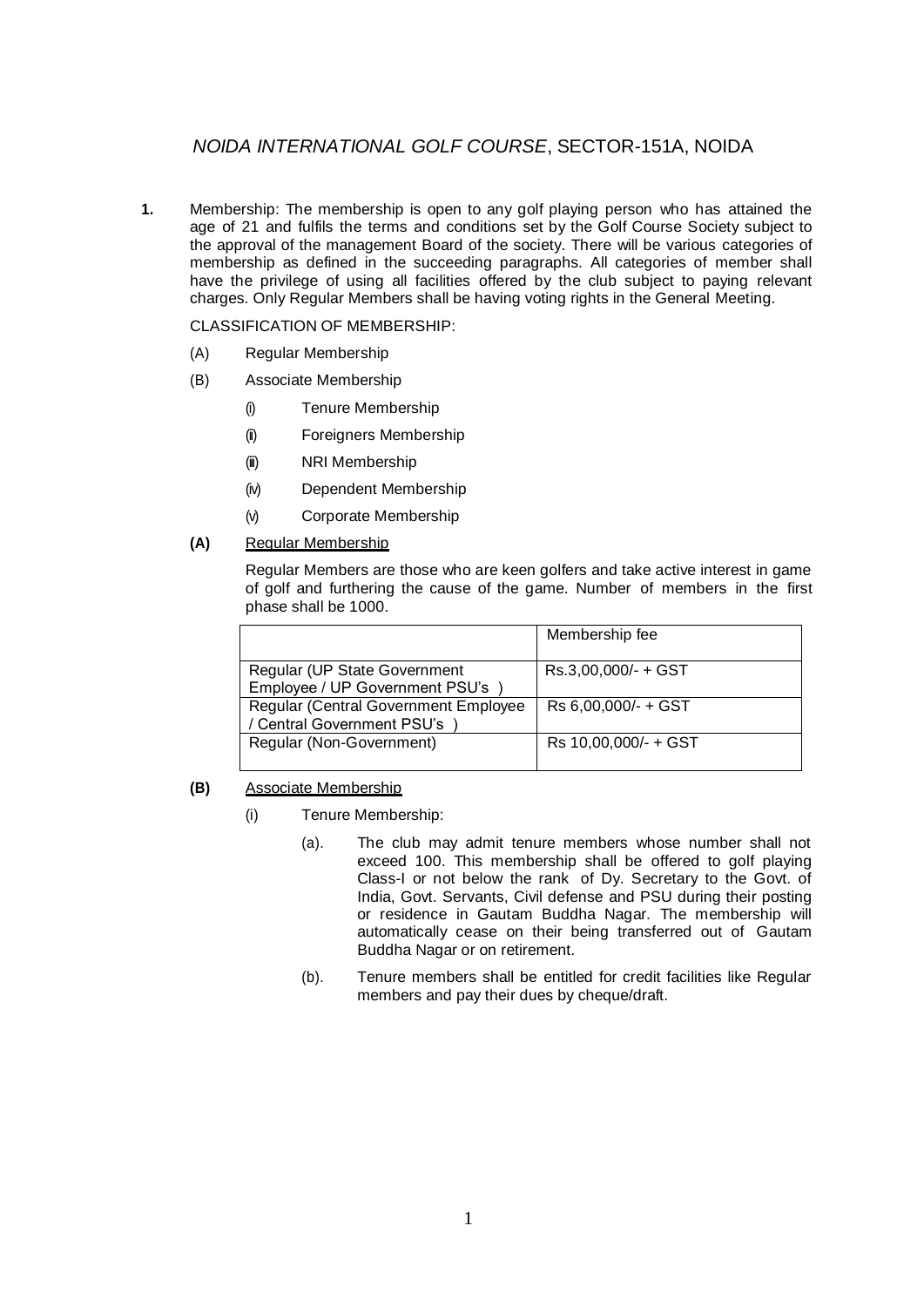(ii) Foreign Membership:

Members of foreign missions, executive of foreign companies and business men who are not nationals of India and who hold a foreign passport may be admitted as member for a period of 5 years at a time, renewable after every 5 years on payment of prevailing entrance fee afresh.

(iii) NRI Membership:

NRI Members is treated as Regular Members. Their Wives and Children can be granted spouse/dependent membership if they are staying in India on payment of monthly subscription. NRI member will pay entrance fee and other club charges as per the Bye-laws with Regular member's privileges in respect of use of the club other than a Vote at the General Meeting. There will be no limit for NRI membership.

- (iv) Dependent Membership:
	- (a) Member's children who are golfers will be given Dependent membership between the ages 10-25 years for golf playing facilities. Golf fee at the prevailing rate will be charged. Their membership will be renewed every year. Member's children will be allowed to play on the Course after clearance by Secretary. Dependent are allowed to use coffee ship facilities only on payment of cash coupons. They will not be permitted credit facilities. For use of club house facilities, they have to accompany their parents. Member's children who are able to play to a handicap of 18 and below can register for regular membership as dependent category registered before 25 years of age, in dependent category)
	- (b) Member's children who are registered will be allowed playing facilities from the age 26 to 30 years. Golf fee at the prevailing rate will be charged.
	- (c) Dependent members shall not be deemed to be a member of the club in any way whatsoever and shall only have privileges in the club on the terms and conditions as may be specified from time to time as the rules and Bye-Laws.
- (v) Corporate Membership:

Corporate Member means a Company Registered under the Companies Act, Nationalized Bank, Statutory Body/Corporation, Trust, Limited Liability Partnership Firm. Such Institution can Nominate persons employed with them to use the Club by paying such sum as may be determined by the Governing Body and such persons Nominated should be from the Top Managerial Cadre of the Institution by Name which may be changed from time to time according to the exigencies of service-to avail the amenities of the Society and they shall pay the Subscription applicable as determined by the Governing Body. A Corporate Member shall not have voting rights.

(a) A Corporate Tenure member of the club shall be a reputed company with minimum turnover of Rs. 100 crores annually and shall be eligible for such membership subject to the application for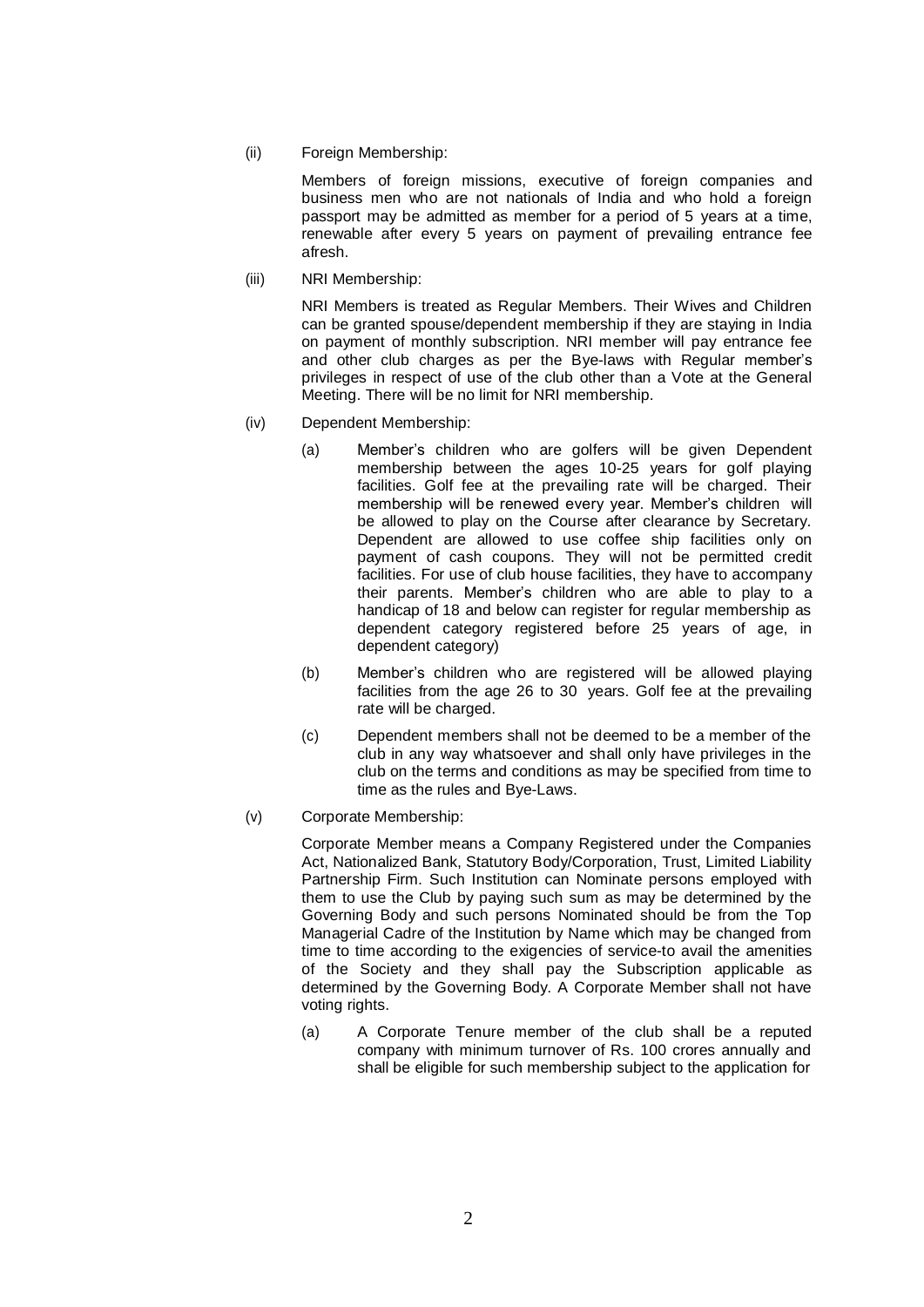membership being accompanied by the full entrance fee as prevailing or that time in accordance with Bye-Laws of the club.

(b) Subject to a limit of 100 Corporate Tenure members at any time, with vacancies filled within the limit of 100, on a tenure of 1 to 5 years, at a time, on the payment of entrance and other charges as applicable in the Bye-Laws of the club, the corporate members can nominate persons to have playing privilege according to Bye-Laws of the club. This can be changed at any time within the Tenure period by advising the secretary the names of the changed/new nominees, together with their particulars.

| S No           | Category                                                                                                          | Fees (INR)<br>(GST extra as<br>applicable)            |
|----------------|-------------------------------------------------------------------------------------------------------------------|-------------------------------------------------------|
| 1              | Regular (Non-Government)                                                                                          | 1,000,000                                             |
| 2a             | Regular (serving or retired UP<br>State Government Employee / UP<br>Government PSU's)                             | 3,00,000*                                             |
| 2b             | Regular (serving or retired Central<br>Government Employee / Central<br>Government PSU's, serving and<br>retired) | 6,00,000*                                             |
| 3              | Associate - Tenure membership                                                                                     | 93,070                                                |
| $\overline{4}$ | Associate - Foreign Membership                                                                                    | To be decided later<br>as per response and<br>by-laws |
| 5              | Associate - Corporate tenure<br>membership                                                                        | 15,00,000                                             |
| 6              | Associate - NRI membership                                                                                        | 10,00,000                                             |
| $\overline{7}$ | Associate - Dependent<br>membership                                                                               | To be decided later<br>as per response and<br>by-laws |

## **2.** Register of Membership:

The Regular and the Associate members shall be issued a membership card clearly specifying the class of membership and the club shall maintain separate registers for each of these classes of members.

#### **3.** Selection of Members

The applicants shall be shortlisted for membership by a 5 member Committee headed by ACEO, NOIDA. The list of shortlisted members shall be submitted before the CEO, NOIDA for final approval. Selected applicants shall have to pay 50% of the Membership Fee after intimation of selection and balance 50% shall be payable within 3 months from the date of starting of operations of Golf Course.